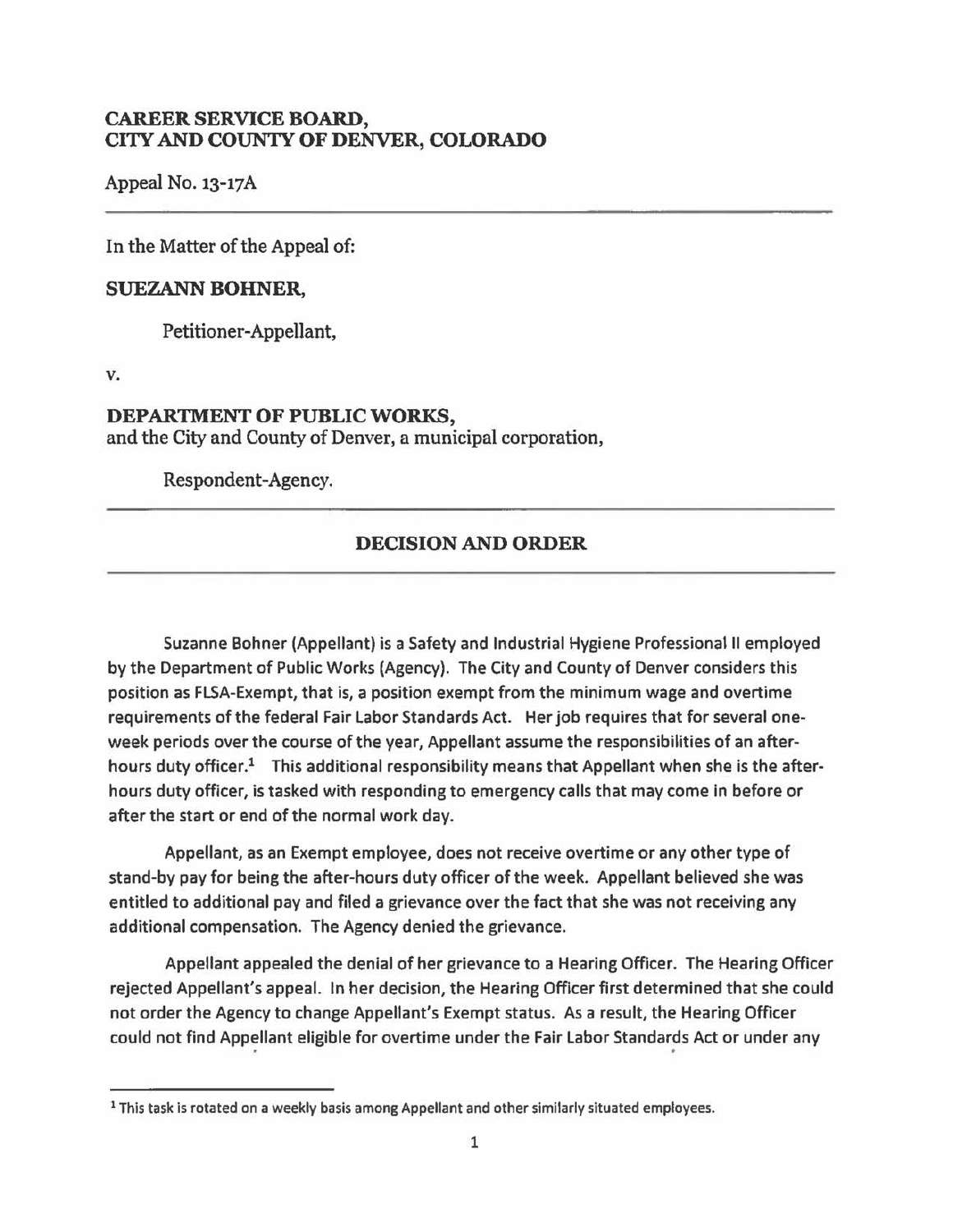Career Service Rule which rendered Exempt employees ineligible for overtime<sup>2</sup>. The Hearing Officer next considered other Career Service Rules which permitted the payment of overtime or stand-by pay to exempt employees under certain conditions, and held that these rules did not entitle Appellant to overtime or any additional pay for her assuming the duties of after-hours duty officer.<sup>3</sup> Finally, the Hearing Officer rejected Appellant's claim that the after-hours duty officer assignment violated CSR 9-71 which sets the standard work week at 40 hours and also rejected the claim that the failure to pay over her salary for the after-hours duty officer assignment violated Section 9.1.1 of the City Charter which requires like pay for like work.

Appellant has appealed the Hearing Officer's decision to this Board. We AFFIRM the Hearing Officer's decision as it pertains to the denial of her grievance.

Appellant first argues that the Hearing Officer's decision sets improper precedent in that it allows "unfettered and unreasonable abuse" of FLSA exempt City workers. We disagree. FLSA exempt employees are constantly called on to work additional time without additional compensation - as that is the very nature of their work. Exempt employees work until their tasks are completed and they are made aware of this and should have knowledge of this the moment they learn that their positions are consider FLSA exempt. We do not see it as abusive that certain exempt employees are required to respond to emergency situations. In addition, we do not believe the record supports a claim that the after-hours duty officer requirements are onerous or that they result or have resulted in abusive work conditions.

Appellant next argues that the failure to pay stand-by pay "establishes a precedent for an erroneous interpretation of the Rules."<sup>4</sup> Appellant does not explain the precedent she fears is being created, and further does not explain how the Hearing Officer might have misinterpreted certain rules. The rules she does reference in her brief do not convince us that she should be entitled to additional pay for her rotating additional assignment.

For example, at the top of page 2 of her brief, Appellant references CSR Rules 5-23, 9-70 and 9-71. CSR 5-23 defines a "full-time position" as one where an employee is scheduled to work 40 hours per week. The purpose of this Rule is to define and differentiate between full time positions and positions which are not considered full time positions. The fact that Appellant might be required to work more than forty hours in a week does not violate this Rule and certainly does not entitle Appellant to overtime or stand-by pay.

Similarly, the fact that Rule 9-71 might set the standard work week at forty hours means only that for calculating rates of pay, a forty-hour work week shall be used. It does not mean that an Exempt employee working more than forty hours in a week is entitled to stand-by pay

<sup>&</sup>lt;sup>2</sup> Career Service Rule 9-55B(1) makes FLSA overtime entitlement a condition of receiving stand-by pay.<br><sup>3</sup> For example, CSR 9-93

<sup>4</sup> Appellant's Brief, p.1.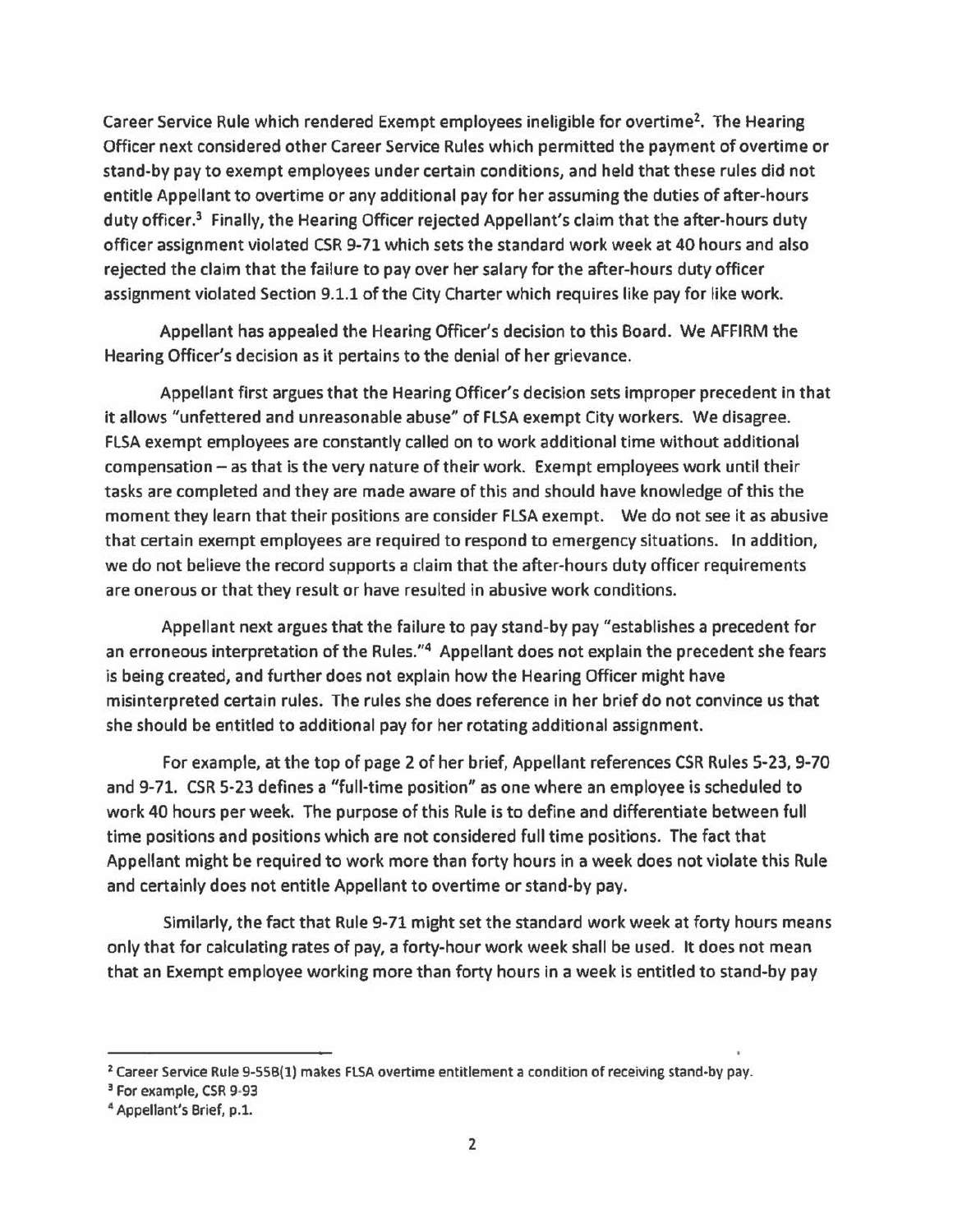or overtime and it does not mean that an Agency assigning duties which might require more than forty hours in a week to complete has violated this Rule.

Appellant, at page 2 of her brief, points to CRS 9-72 which deals with changes in work schedules and notice for employees of those charges. The record of this case, however, reflects that Appellant, at all times relevant, was aware of the requirement to assume the responsibilities of after-hours duty officers on a rotating basis with other employees.<sup>5</sup>

Appellant next argues than Executive Order No. 3 permits responses to emergencies to be coordinated by phone. Regardless of whether Appellant has correctly stated the text of the Executive Order (and she has not), that EO does not prohibit an agency from sending out an employee to respond to an emergency in person. And regardless, that Executive Order, and specifically, Section 8.2 of the Executive Order (from which Appellant has cherry-picked her language) deals only with the City's response to a motor vehicle accident where the vehicle was driven by a City employee. This provision of the Executive Order, and the Executive Order itself, has no applicability to Appellant's job.

We have reviewed all of the other Career Service Rules cited by Appellant in her brief and conclude that none of them entitle Appellant to stand-by or overtime pay for time served while performing the duties of after-hours duty officer.

On page 7 of her brief, Appellant objects to the Hearing officer's failure to admit a proposed exhibit into the record. We have reviewed that exhibit as presented by the Appellant and we do no not perceive any error in the Hearing Officer's refusal to admit the exhibit as evidence in the record. We do not see its relevancy. We do not see how admission of the exhibit would have changed the outcome of the Hearing Officer's decision or even affect it in the slightest. The question of the admission of exhibits is one left to the discretion of the Hearing Officer. She did not abuse her discretion by refusing to admit this piece of evidence.

At page 8 of her brief, Appellant claims that the Hearing Officer made errors of fact. But our review of the record reveals that all of the Hearing Officer's findings are supported by substantial evidence in the record.

In addition, we believe the Hearing Officer correctly interpreted the City Charter when she concluded that the like pay for like work requirement found in Section 9.1.1 of the Charter was not violated by Appellant's rotating assignment and that said provision did not entitle Appellant to any additional pay for that work. The fact that there might be some similarities between positions which are entitled to stand-by pay and those that are not does not mean that the like pay for like work requirement has been violated. The Charter does not require identical pay for like work and, in any event, based on the record of this case, Appellant has

<sup>5</sup> Per the Hearing Officer's decision, Appellant was hired in 2015 and the requirement for the after-hours duty officer was in place by 2014.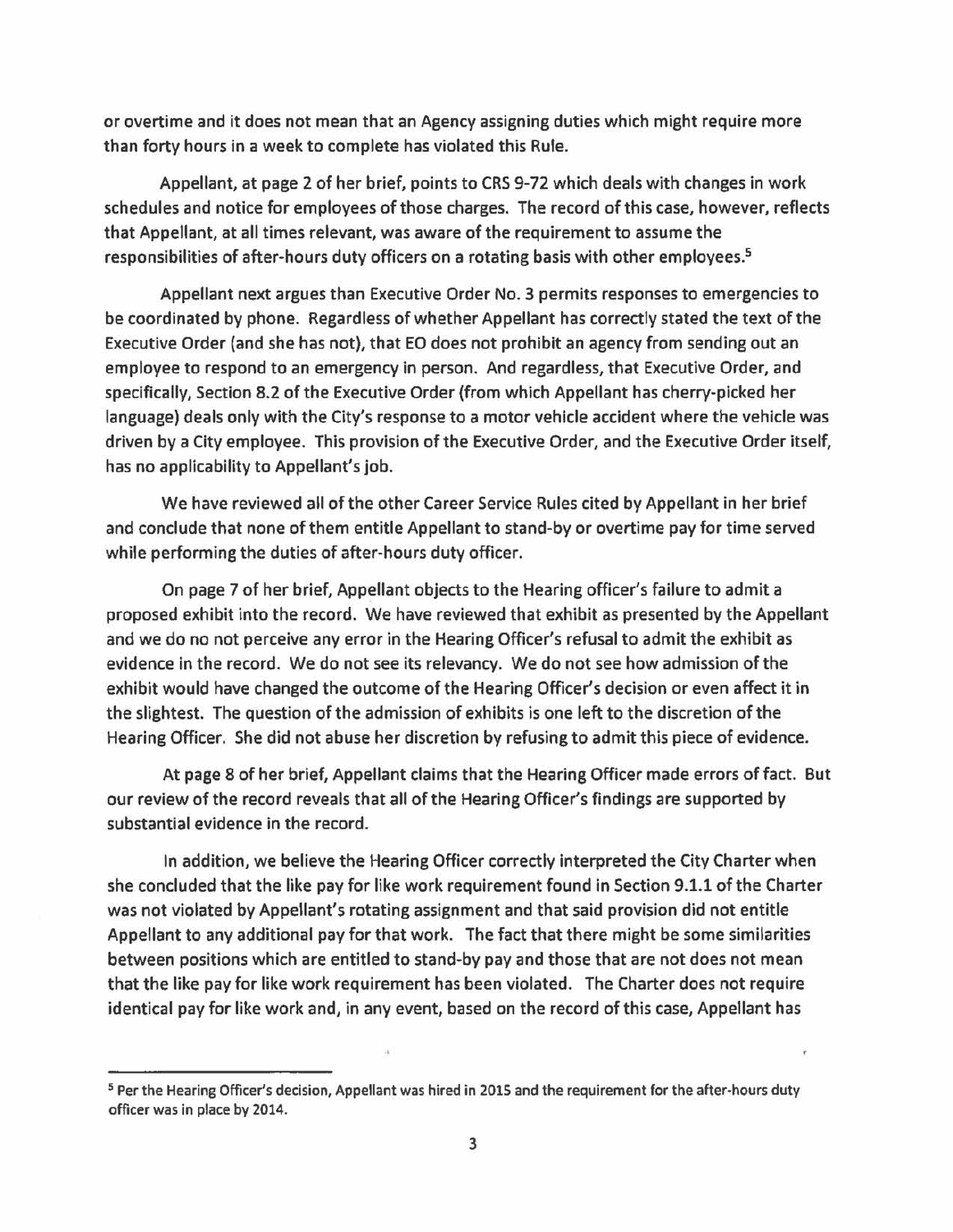failed to prove that any position which does receive stand-by pay is sufficiently "like" hers to invoke Section 9.1.1 of the Charter.

In her reply Brief, Appellant argues that the Agency did not even have the right to assign her stand-by duty per CSR 9-55. First, to the extent that Appellant is not eligible for compensation for stand-by pay under any portion of this Rule, we conclude that it does not apply to her situation. Nevertheless, we note that CSR 9-55 states that an Agency may assign stand-by duty only when there is a reasonable anticipation that the employee will have to respond and perform work immediately. The Hearing Officer's decision notes that Appellant's Agency could respond to any number of emergency calls per year, ranging from 300 to 600.<sup>6</sup> Appellant, who bore the burden of proof in this matter, failed to prove that the Agency was unreasonable in its assessment that Appellant could be reasonably anticipated to perform work in the weeks she was assigned after-hours duty officer, regardless of whether she was actually required to respond to an emergency during that period. We have no doubt that the Agency's assignment of an after-hours duty officer, even where that duty officer is an FLSA-Exempt employee, was well within the rights of Agency management.

Finally, Appellant argues that she is being treated unfairly. If we are to judge this allegation based on the Agency's compliance with the law and Career Service Rules, we must conclude that Appellant has no basis for her claims. 7

For all of these reasons, the Hearing Officer's decision to reject Appellant's appeal of her grievance is AFFIRMED. 8

<sup>6</sup> Statistics for the years 2010 and 2011.<br><sup>7</sup> To be clear, while this Board does not have the authority to issue remedies based on equities alone, if it did, it would not issue any award to Appellant under the circumstances presented by this record.

<sup>8</sup> We believe it important to note that we find the Number 1 of Section IV of the Hearing Officer's Order problematic. In that portion of the Order, she states that the issue of Appellant's proper job classification status under the FLSA "is deferred for resolution by the DOL Wage and Hour Division...." We are not certain what this means. We are certain, however, that the Hearing Officer does not have the authority to refer any matter to the Department of Labor on behalf of the City and County of Denver and that she further lacks the authority to require the City to seek guidance from the DOL on this classification issue. Finally, based on this record, we see no reason to doubt the correctness of the determination that Appellant is serving in an FLSA·Exempt position. Consequently, we MODIFY the Hearing Officer's Order by striking this item No. 1 from the Order.